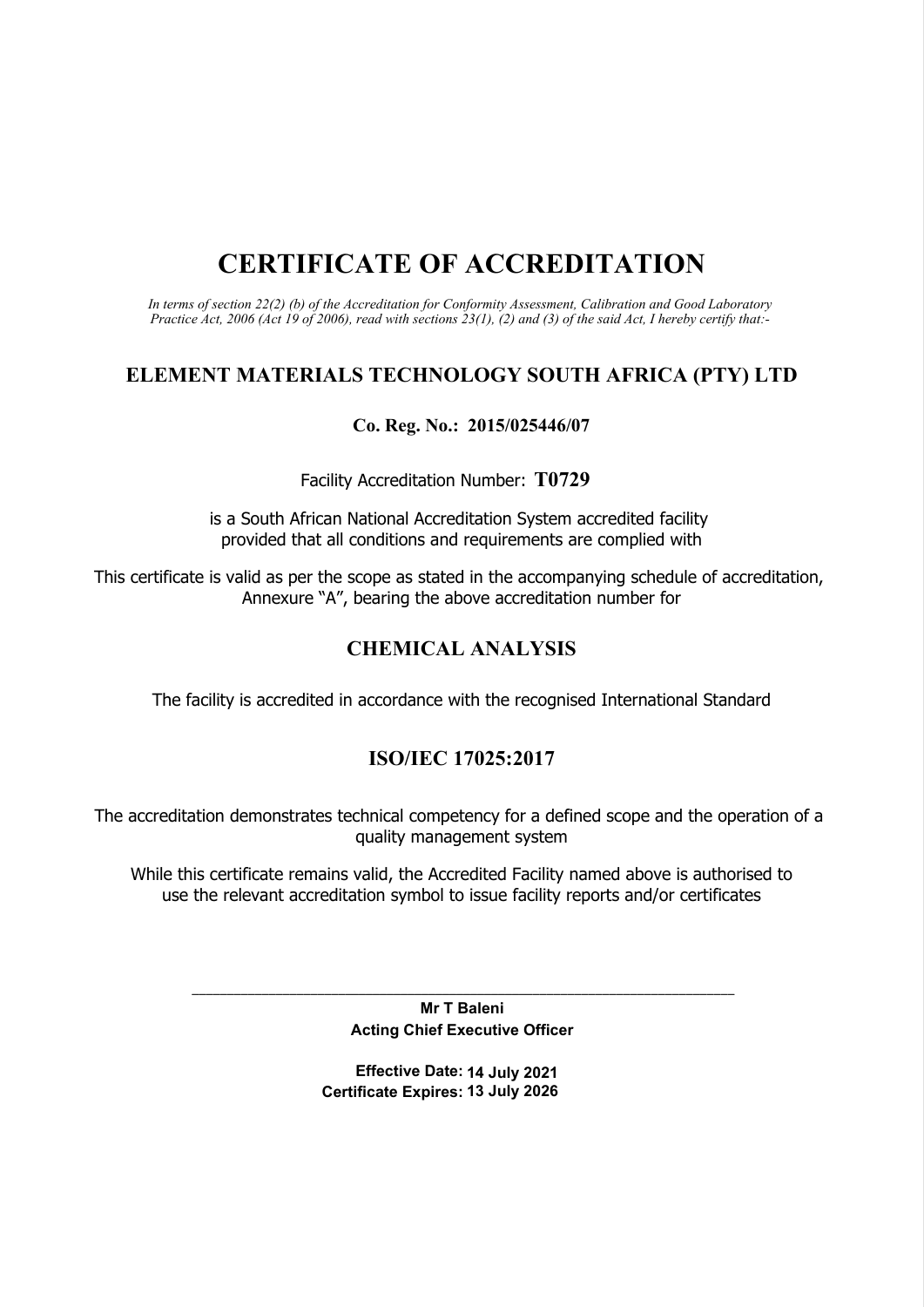## ANNEXURE A

# SCHEDULE OF ACCREDITATION

### Facility Number: T0729

#### Permanent Address of Laboratory: Technical Signatories:

Mr G Ondrejkovic

Element Material Technology South Africa (Pty) Ltd Unit D2,

Firgrove Business Park

9 Quantum Road

Somerset West

7130

#### Ms P Booi (SA TM 004 W, SA TM 005 & SA TM 015 W&S, SA TM 036 W&S, SA TM015W, SA TM 016 W&S)

- Ms M Tiki (All methods excl. SA TM 015 W&S, SA TM 004 W, SA TM 005, SA TM 036 W&S and SA TM 016 W&S)
- Ms N Sijula (SA TM 019, SA TM 020W, SA TM 027, SA TM 028, SA TM 032W, SA TM 037W, SA TM 048W, SA TM 057W, SA TM 191W)
- Mr M Menziwa (SA TM 015W, SA TM 015S, SA TM 036W, SA TM 036S)
- Mr S Sibanda (SA TM 019, SA TM 028, SA TM 057W)
- Ms M Magwentshu (SA TM 019, SA TM 020W, SA TM 028, SA TM 032W, SA TM 037W, SA TM 057W, SA TM 057W, SA TM 191W)
- Mr G Ondrejkovic (SA TM 032W, SA TM 019, SA TM 028, SA TM 027, SA TM 057W, SA TM 020W, SA TM 036, SA TM 037W, SA TM 015S, SA TM 015W, SA TM 016S, SA TM 016W, SA TM 005, SA TM 191W)

### Postal Address: Nominated Representative:

Unit D2, Firgrove Business Park 9 Quantum Road Somerset West 7130 Tel: (021) 842 0074 **Issue No.:** 12

| <u>iei.</u> | $(021) 842 - 0071$                  | סיו שטפכו.          |                 |
|-------------|-------------------------------------|---------------------|-----------------|
| <u>Fax:</u> | N/A                                 | Date of Issue:      | 13 October 2021 |
|             | E-mail: greg.onrejkovic@element.com | <b>Expiry Date:</b> | 13 July 2026    |

| <b>Material or Products Tested</b>       | <b>Type of Tests/ Properties</b><br>Measured,<br><b>Range of Measurement</b> | <b>Standard Specifications,</b><br><b>Techniques / Equipment Used</b> |
|------------------------------------------|------------------------------------------------------------------------------|-----------------------------------------------------------------------|
| <b>CHEMICAL</b>                          |                                                                              |                                                                       |
| Surface water, tap water,<br>groundwater | Determination of Chemical Oxygen<br>Demand                                   | <b>SA TM 057W</b>                                                     |
|                                          | Determination of Electrical<br>Conductivity (EC) at 25°C                     | <b>SA TM 028</b>                                                      |
|                                          | Determination of Total Suspended<br>solids                                   | SA TM 037W                                                            |
|                                          | Volatile Organic Compound and Fuel<br>Oxygenates by GC-MS Headspace          | <b>SA TM 015W</b>                                                     |
|                                          | PAH's by GC-MS                                                               | SA TM 004W                                                            |
|                                          | GRO, MBTEX and CWG by GC-FID                                                 | SA TM 036W                                                            |
|                                          | Semi Volatile Organic Compounds<br>(SVOCs) by GCMS                           | <b>SA TM 016W</b>                                                     |
|                                          | Determination of Orthophosphate as<br>$POA$ by Colorimetric measurement      | <b>SA TM 191W</b>                                                     |